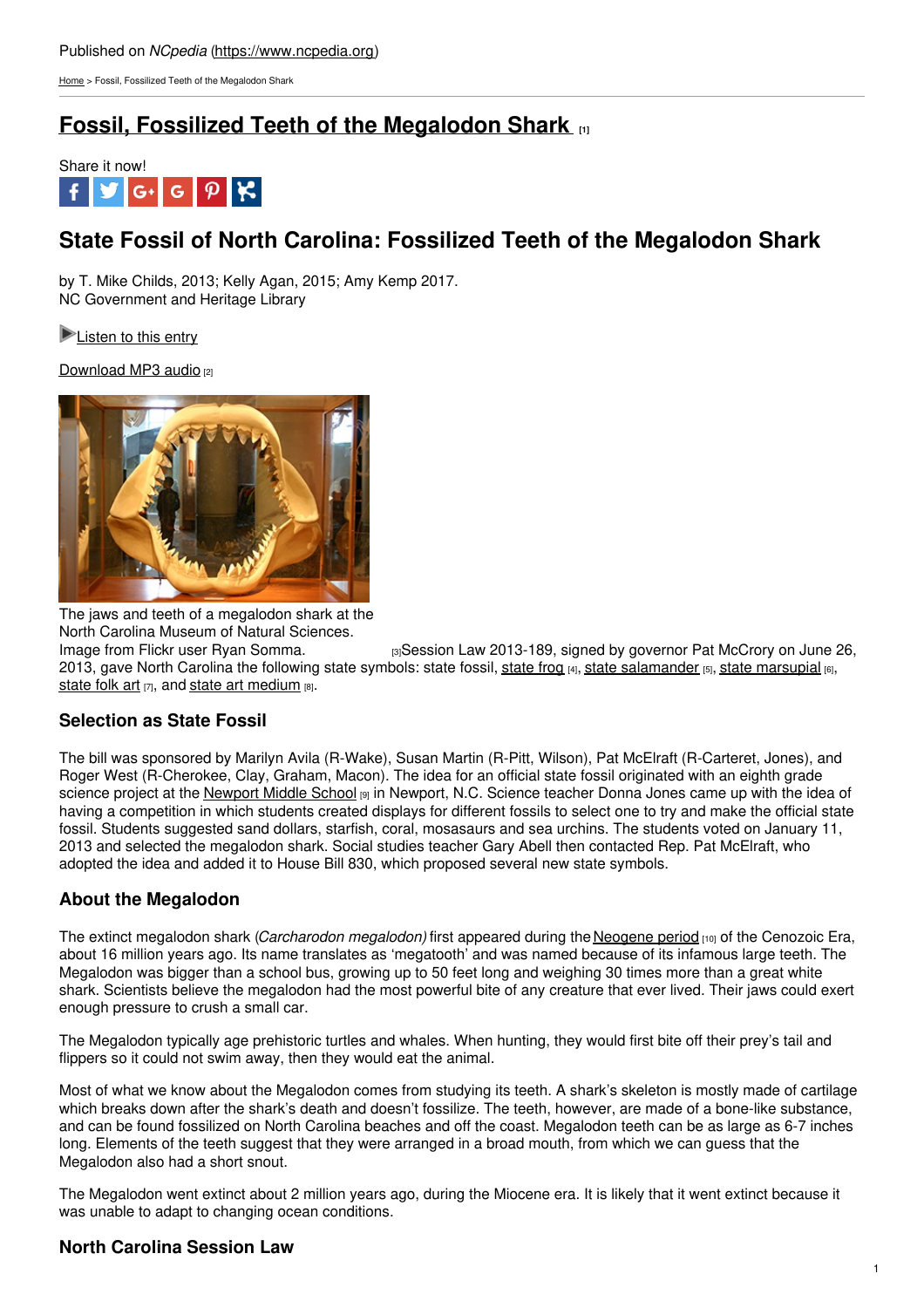Excerpt from Session Law 2013-189, House Bill 830:

Whereas, the megalodon shark is an extinct shark species that lived over 1.5 million years ago; and Whereas, the megalodon shark may have reached over 40 feet in length and weighed up to 100 tons; and Whereas, the megalodon shark had serrated, heart-shaped teeth that may have grown to over seven inches in length; and

Whereas, fossilized teeth of the megalodon shark have been found in North Carolina and throughout the world...

#### § 145-41. State fossil.

The fossilized teeth of the megalodon shark is adopted as the official fossil of the State of North Carolina.

#### **Audio:**

#### [Show](https://www.ncpedia.org/fossil-fossilized-teeth-megalodon#tab3) help **Download File**

#### **Additional Resources:**

Burke, Cheryl. "Newport students' project leads to naming of state fossil."*Carteret County News-Times*. June 29, 2013. [https://www.carolinacoastonline.com/news\\_times/news/article\\_4aaf2874-e0f9-11e2-94be-0019bb2963f4.html](https://www.carolinacoastonline.com/news_times/news/article_4aaf2874-e0f9-11e2-94be-0019bb2963f4.html) [11] (accessed July 8, 2013).

Leslie, Laura. "Six new state symbols pass House."WRAL.com. May 6, [2013.https://www.wral.com/six-new-state](https://www.wral.com/six-new-state-symbols-pass-house/12417604/)symbols-pass-house/12417604/ [12] (accessed July 8, 2013).

DeSantis, Larisa R. G. *Educators' Guide for Megalodon Largest Shark That Ever Lived*. Gainesville, Fla.: Florida Museum of Natural History. 2007. [https://www.mdwfp.com/media\\_legacy/media/134989/megalodon\\_facts.pdf](https://www.mdwfp.com/media_legacy/media/134989/megalodon_facts.pdf) [13] (accessed July 8, 2013).

"Megalodon - Episode 1." *Prehistoric Predators*. National Geographic Channel. http://natgeotv.com/ca/prehistoric[predators/videos/prehistoric-predators-megalodon](https://www.natgeotv.com/ca/prehistoric-predators/videos/prehistoric-predators-megalodon) [14](accessed July 8, 2013).

Associated Press. "Museum snares huge shark teeth found by amateur fossil hunter."*Herald-Sun* (Spartanburg, S. C.), July 4, 1996. [https://news.google.com/newspapers?nid=1876&dat=19960704&id=T-weAAAAIBAJ...](https://news.google.com/newspapers?nid=1876&dat=19960704&id=T-weAAAAIBAJ&sjid=ds8EAAAAIBAJ&pg=6692,665327&hl=en) [15] (accessed May 26, 2016).

Than, Ker. "The Real Megalodon: Prehistoric Shark Behind Doc Uproar." National Geographic. August 7, 2013. Accessed July 06, 2017. [https://www.nationalgeographic.com/animals/article/130807-discovery-megalodon-shark-week-great-white](https://www.nationalgeographic.com/animals/article/130807-discovery-megalodon-shark-week-great-white-sharks-animals)sharks-animals [16]**.**

### **Image Credits:**

Somma, Ryan. "Ancestral Great White Shark Teeth." Photograph. January 1, 1980 [sic].*Flickr*. <https://www.flickr.com/photos/14405058@N08/2289004690/> [3] (accessed July 8, 2013).

*Megalodon: Largest Shark That Ever Lived*. 0:15. YouTube video, posted by ncnaturalsciences, March 1, 2010. <https://www.youtube.com/watch?v=5cQj-JtnDZI> [17] (accessed July 8, 2013).

**Subjects:** [Audio](https://www.ncpedia.org/category/subjects/audio) [18] State [Symbols](https://www.ncpedia.org/category/subjects/state-symbol) [19] **Authors:** [Childs,](https://www.ncpedia.org/category/authors/childs-mike) T. Mike [20] [Kemp,](https://www.ncpedia.org/category/authors/kemp-amy) Amy [21] **Origin - location:** [Carteret](https://www.ncpedia.org/category/origin-location/coastal-15) County [22] **From:** [Government](https://www.ncpedia.org/category/entry-source/government) & Heritage Library, State Library of North Carolina.[23]

28 June 2013 | Childs, T. Mike; Kemp, Amy

**Source URL:** https://www.ncpedia.org/fossil-fossilized-teeth-megalodon

### **Links**

<sup>[1]</sup> https://www.ncpedia.org/fossil-fossilized-teeth-megalodon

<sup>[2]</sup> https://drive.google.com/file/d/0B\_x0CcarngwueDlvakF4a1VwTDQ/edit?usp=sharing

<sup>[3]</sup> https://www.flickr.com/photos/14405058@N08/2289004690/

<sup>[4]</sup> https://www.ncpedia.org/frog-pine-barren-treefrog

<sup>[5]</sup> https://www.ncpedia.org/symbols/salamander

<sup>[6]</sup> https://www.ncpedia.org/marsupial-virginia-opossom

<sup>[7]</sup> https://www.ncpedia.org/symbols/folk-art

<sup>[8]</sup> https://www.ncpedia.org/symbols/art-medium

<sup>[9]</sup> https://nms.carteretcountyschools.org/